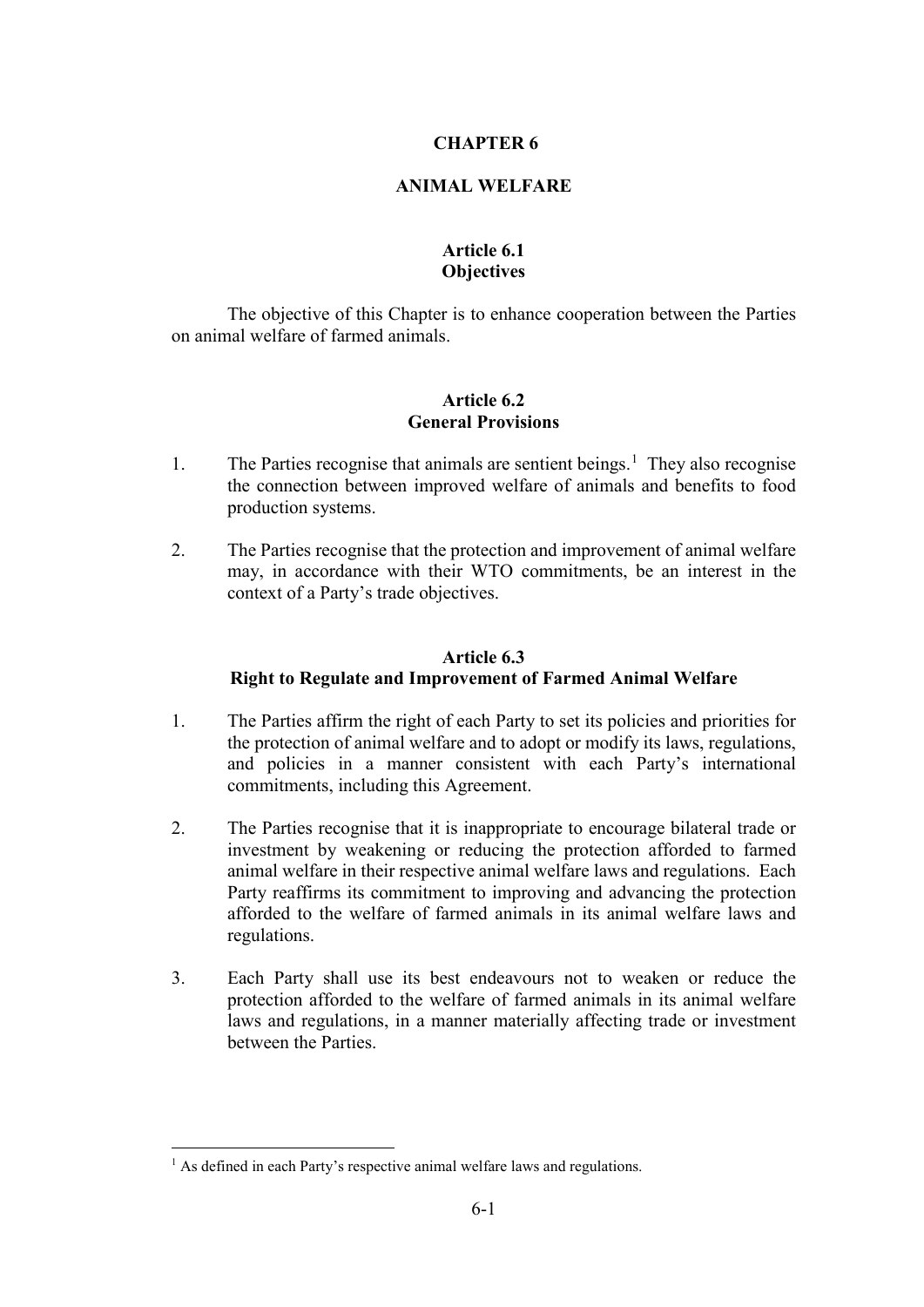- 4. Neither Party shall waive or derogate from its animal welfare laws and regulations in a manner materially affecting trade or investment between the Parties.
- 5. The Parties recognise that their farming practices are substantively different but that each Party affords a high priority to animal welfare in its farming practices and that in multiple areas their respective animal welfare laws, regulations, and policies provide comparable outcomes.

# **Article 6.4 Cooperation**

- 1. The Parties shall exchange information, expertise, and experiences in the field of animal welfare with the aim of improving understanding of each other's regulatory systems, policies, and strategic approaches, and enhancing animal welfare standards.
- 2. The Parties shall cooperate in international fora to promote the development of scientifically based animal welfare standards. In particular, the Parties shall cooperate to reinforce and broaden the scope of the World Animal Health Organisation (OIE) animal welfare standards with a focus on farmed animals.
- 3. The Parties shall continue, strengthen, and build on their existing cooperation in the field of farmed animal welfare. To this end, the Parties shall:
	- (a) encourage cooperation on research in the field of animal welfare; and
	- (b) encourage non-governmental bodies of the Parties to exchange views, experiences, and information as part of wider collaboration in the field of animal welfare.

### **Article 6.5 Animal Welfare Working Group**

- 1. The Animal Welfare Working Group established under Article 30.10 (Working Groups – Institutional Provisions) ("Working Group") shall be composed of government representatives of each Party responsible for animal welfare matters. The Working Group shall act as a forum for cooperation under this Chapter and report to the Sanitary and Phytosanitary Measures Sub-Committee established under Article 30.9 (Sub-Committees – Institutional Provisions) ("SPS Sub-Committee").
- 2. The Working Group shall have its first meeting within one year of the date of entry into force of this Agreement and thereafter shall meet at regular